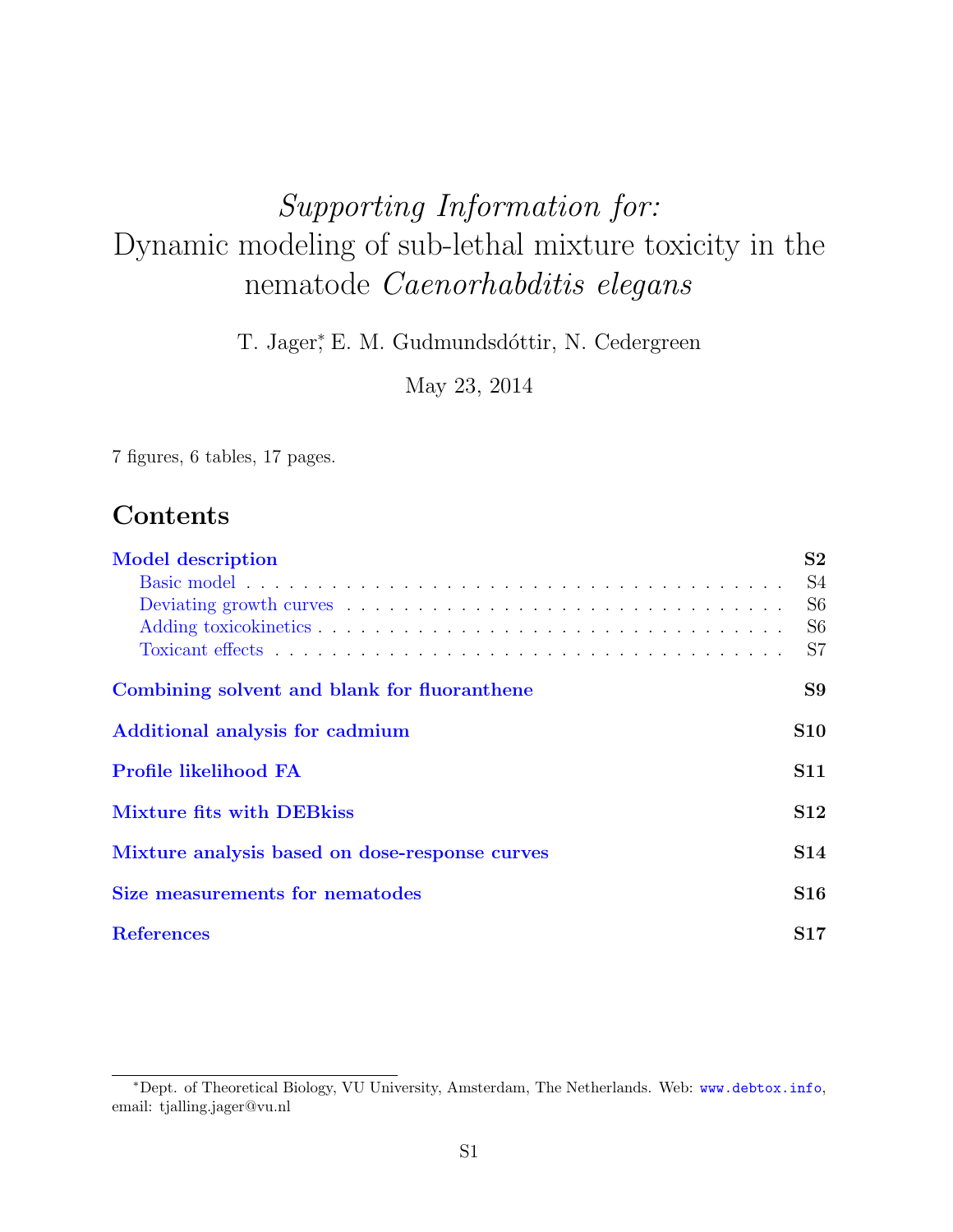

<span id="page-1-1"></span>Figure S1: Schematic diagram of the mass flows in the DEBkiss model extended with maturity maintenance (and showing the maturation flux  $J_H$  and the feeding flux  $J_X$ , which are not further specified here). The node 'b' denotes a switch at birth (switching assimilation from the egg buffer to the result of feeding), and the node 'p' denotes a switch at puberty (switching investment into maturity to the reproduction buffer). Other nodes represent a continuous split of a mass flux.

# <span id="page-1-0"></span>Model description

DEBkiss is derived and presented in detail elsewhere [\[7\]](#page-16-0). In this study, we depart from the model for ecotoxicological analyses as presented in Barsi et al. [\[3\]](#page-16-1) (in their supplementary materials). Here, we largely repeat that model description, including the specific adaptations for this study: initial food limitation in juveniles, and adapted toxicokinetics for cadmium. The mass flows in the model are presented schematically in Figure [S1;](#page-1-1) symbols are explained in Table [S1.](#page-2-0)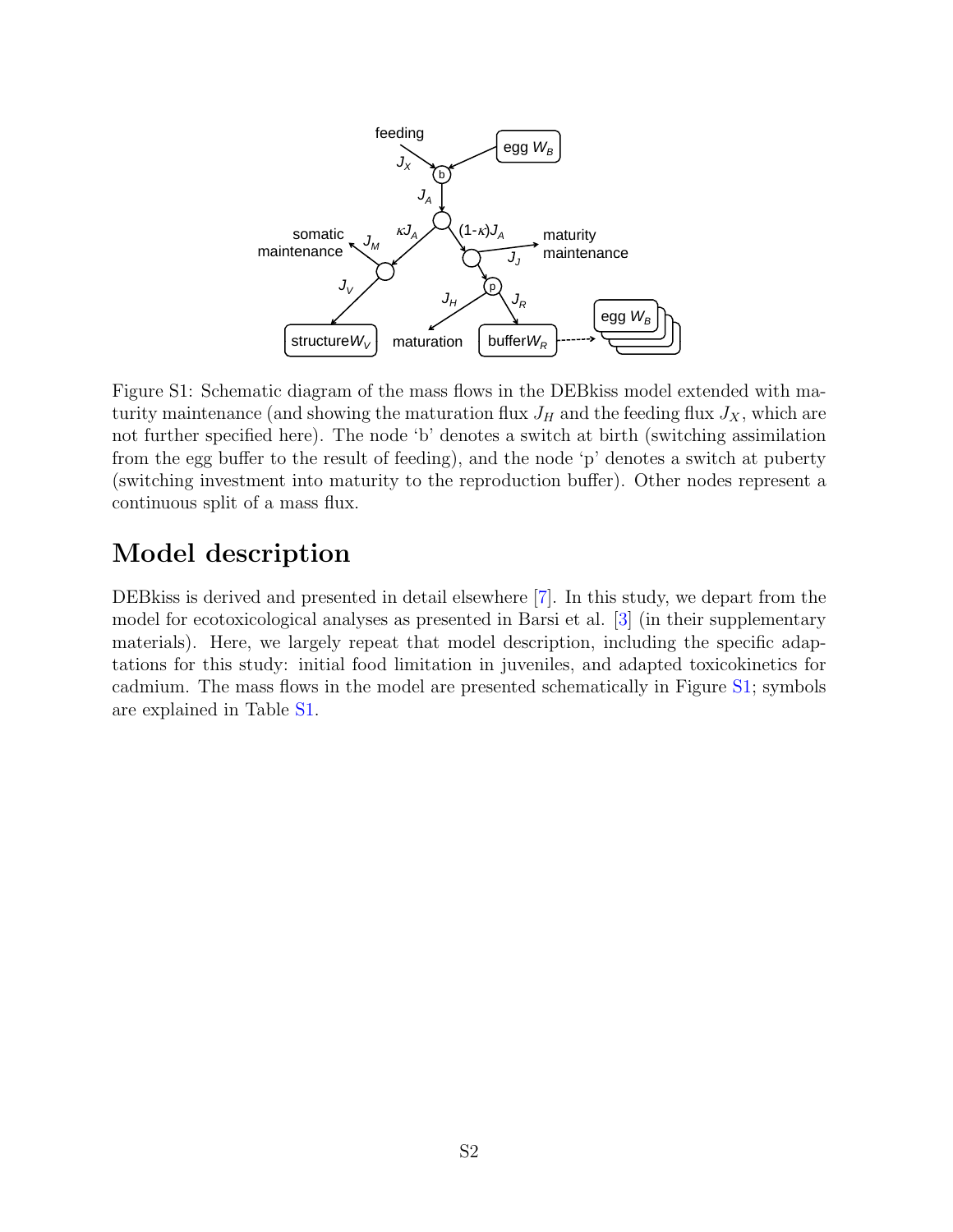| Symbol            | Explanation                                | Dimension        | Sugg. value                |
|-------------------|--------------------------------------------|------------------|----------------------------|
|                   | <b>Primary parameters</b>                  |                  |                            |
| $\int$            | Scaled functional response $(0-1)$         |                  | 1                          |
| $f_B$             | Apparent $f$ for the embryo $(0-1)$        |                  | 1                          |
| $J_{Am}^a$        | Maximum area-specific assimilation rate    | $m_a/(l^2t)$     |                            |
| $J_J^v$           | Volume-specific maturity maintenance costs | $m_a/(l^3t)$     | $J_M^v(1-\kappa)/\kappa$   |
| $J_M^v$           | Volume-specific somatic maintenance costs  | $m_a/(l^3t)$     |                            |
| $W_{B0}$          | Assimilates in a single freshly-laid egg   | $m_a$            |                            |
| $W_{Vp}$          | Structural body mass at puberty            | $\boldsymbol{m}$ |                            |
| $y_{BA}$          | Yield of egg buffer on assimilates         | $m_a/m_a$        | $0.95 \text{ mg/mg}$ (dwt) |
| $y_{VA}$          | Yield of structure on assimilates (growth) | $m/m_a$          | $0.8 \text{ mg/mg}$ (dwt)  |
| $\kappa$          | Fraction of assimilation flux for soma     |                  | 0.8                        |
|                   | Conversions                                |                  |                            |
| $d_V$             | Dry-weight density of structure            | $m/l^3$          | $0.1 \text{ mg/mm}^3$      |
| $\delta_M$        | Shape correction coefficient               |                  |                            |
|                   | Fluxes, states and forcings                |                  |                            |
| $J_A$             | Mass flux for assimilation                 | $m_a/t$          |                            |
| $J_H$             | Mass flux for maturation                   | $m_a/t$          |                            |
| $J_J$             | Mass flux for maturity maintenance         | $m_a/t$          |                            |
| $J_M$             | Mass flux for somatic maintenance          | $m_a/t$          |                            |
| $J_R$             | Mass flux to reproduction bufeer           | $m_a/t$          |                            |
| $J_V$             | Mass flux for structure                    | m/t              |                            |
| $J_X$             | Mass flux of food                          | $m_f/t$          |                            |
| $\mathcal{W}_{B}$ | Mass of assimilates buffer in egg          | $m_a$            |                            |
| $W_R$             | Mass of reproduction buffer in adult       | $m_a$            |                            |
| $W_V$             | Mass of structural body                    | m                |                            |
|                   | Other output and secondary parameters      |                  |                            |
| L                 | Volumetric body length                     | $\it{l}$         |                            |
| $L_w$             | Physical body length                       | l                |                            |
| $\boldsymbol{R}$  | Continuous reproduction rate               | #/t              |                            |
| $t_b$             | Hatching time for the egg                  | t                |                            |
| $W_{Vb}$          | Structural body mass at birth              | $\boldsymbol{m}$ |                            |

<span id="page-2-0"></span>Table S1: Explanation of symbols for the basic model parameters, with dimensions given in mass (m for body,  $m_a$  for assimilates, and  $m_f$  for food), length ( $l_e$  for environment, l for organism), numbers  $(\#)$ , time  $(t)$ . Suggested values for the yields (apart from  $y_{AV}$ ) based on the typical values in [\[12\]](#page-16-2).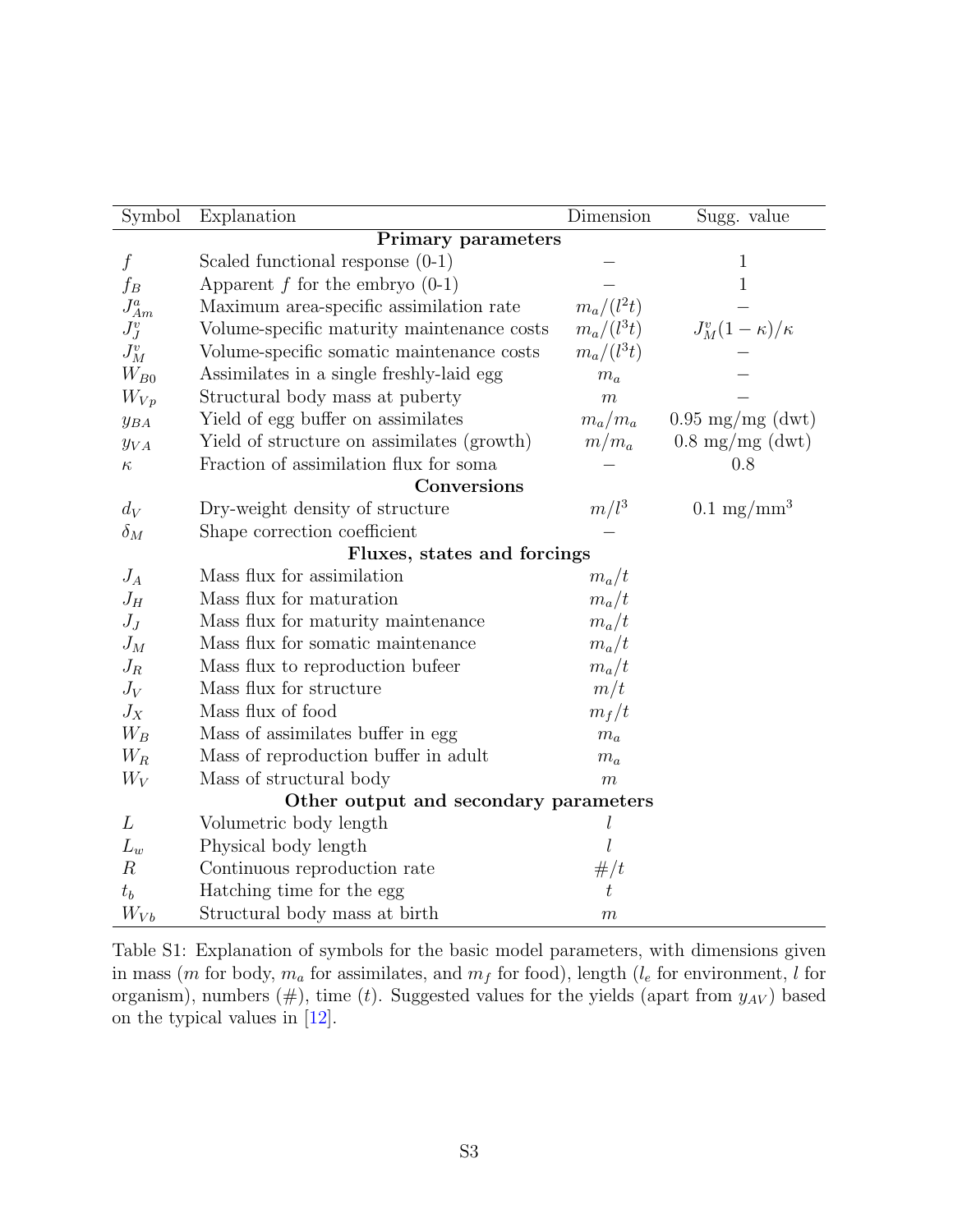#### <span id="page-3-0"></span>Basic model

DEBkiss is a simplified version of the standard DEB animal model [\[14\]](#page-16-3). The basic model applies three state variable: the egg buffer  $W_B$  (used by the embryo), structural body mass  $W_V$ , and reproduction buffer  $W_R$  (see Fig. [S1\)](#page-1-1). Here, we only consider continuous reproduction (as adults of C. elegans produce eggs one by one), and we therefore do not use the reproduction buffer. The dynamics of the remaining state variables are given by:

$$
\frac{d}{dt}W_B = -J_A \quad \text{until } W_B = 0 \text{, with } W_B(0) = W_{B0} \tag{1}
$$

$$
\frac{d}{dt}W_V = J_V \quad \text{with } W_V(0) \approx 0 \tag{2}
$$

Note that  $t = 0$  here marks the start of development in the egg. The embryo will hatch when  $W_B = 0$ , which thereby determines the hatching time  $t_b$  and the dry weight at birth  $W_{Vb}$ . If we do not deal with embryos, we can start at any weight  $W_{V0} > W_{Vb}$ .

Apart from body weight  $(W_V)$ , we also need the structural volume  $(L^3)$  of the animal. We assume a constant density for structure  $(d_V)$ :

$$
L^3 = \frac{W_V}{d_V} \tag{3}
$$

We can talk about  $L$  as the 'volumetric structural length' of the animal. If the structural biomass  $W_V$  is compressed into a cube, this will be the length of a side of that cube. In many cases, we measure body size of an animal as some length measure (e.g., the body length of nematodes). As long as the organism does not change in shape during growth, we can translate structural length to some physical length  $(L_w)$  and vice versa using a constant correction factor  $\delta_M$ :

$$
L_w = \frac{L}{\delta_M} \tag{4}
$$

The assimilates obtained from feeding are directly used in metabolism, and therefore, we do not consider any storage. The assimilation flux  $J_A$  is given by:

$$
J_A = f J_{Am}^a L^2 \quad \text{(if } W_B > 0 \text{ then } f = 1 \text{ and } J_{Am}^a = f_B J_{Am}^a \text{)}
$$
 (5)

where  $J_{Am}^a$  is the surface-area-specific maximum assimilation rate, and f is the scaled functional response, which is the actual feeding rate at a certain food level divided by the maximum feeding rate for its current size. The scaled response  $f$  is thus between 0 (no food) and 1 (*ad libitum* food). Here, we treat f as a primary parameter, and do not consider the details of feeding, which is appropriate for constant or ad libitum food availability. For embryos, a different (lower) specific assimilation rate may be required, and hence the inclusion of a separate parameter  $f_B$  (see [\[7\]](#page-16-0)).

Maintenance is the lump sum of all the processes needed to maintain the body's integrity. Assimilate buffers are assumed not to require maintenance, so the total maintenance flux is proportional to the structural body volume: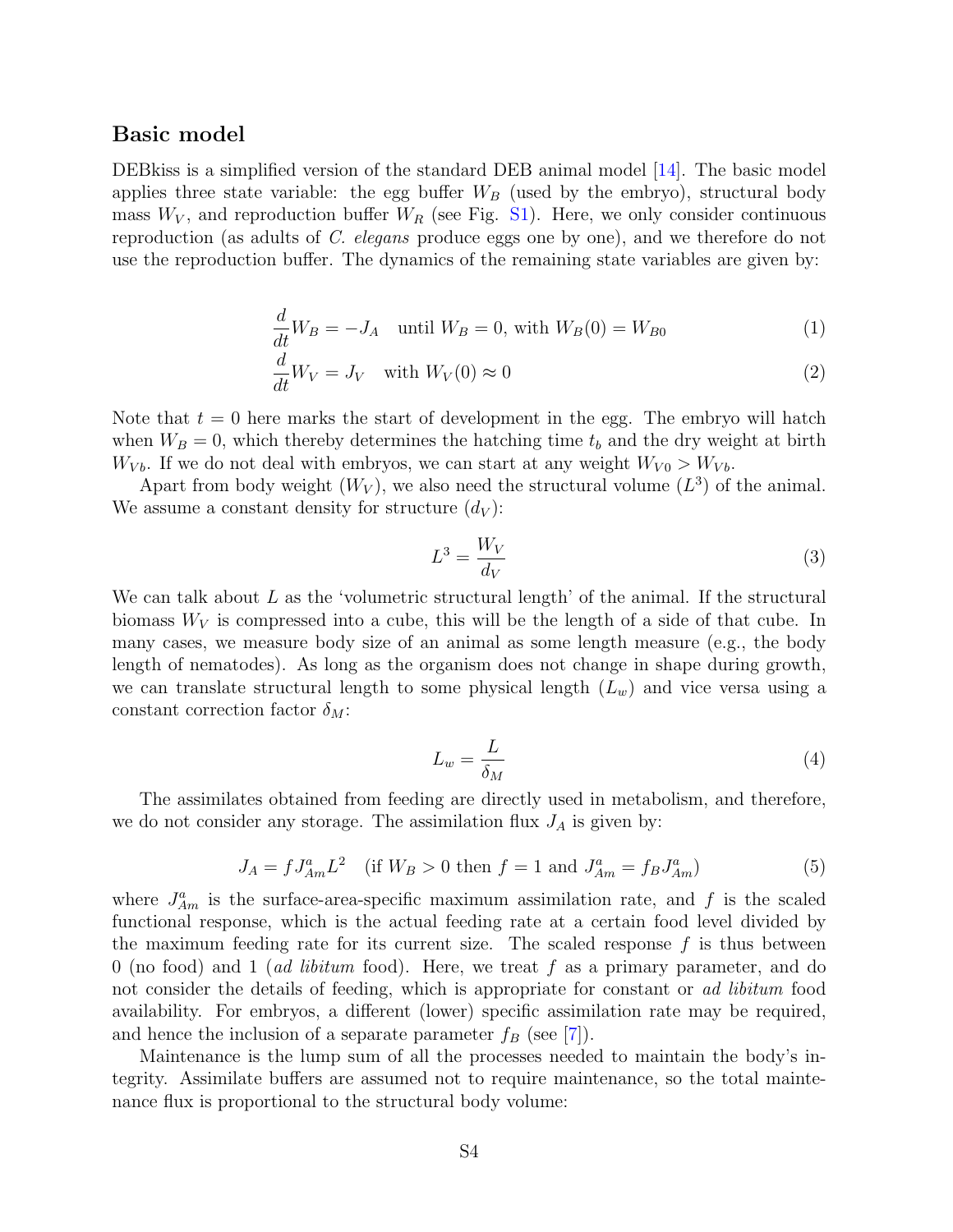$$
J_M = J_M^v L^3 \tag{6}
$$

where  $J_M^v$  is the volume-specific maintenance rate coefficient. The assimilation flux is split with a constant fraction of  $\kappa$  to the soma. Maintenance costs are paid first, and the remaining flux to the soma is used for growth:

$$
J_V = y_{VA}(\kappa J_A - J_M) \tag{7}
$$

where  $y_{VA}$  is the yield of structural biomass on assimilates.

The maturity maintenance flux  $J<sub>J</sub>$  is also proportional to the structural body volume, but only up to puberty:

$$
J_J = J_J^v L^3 \quad \text{when } W_V < W_{Vp} \tag{8}
$$

$$
J_J = J_J^v L_p^3 \quad \text{when } W_V \ge W_{Vp} \text{ (note: } L_p^3 = W_{Vp}/d_V) \tag{9}
$$

where  $J_j^v$  is the volume-specific costs for maturity maintenance. In principle,  $J_j^v$  is a primary parameter that can be fitted to experimental data. However, we will set it to a 'suggested value', by assuming a link with somatic maintenance:

$$
J_J^v = \frac{1 - \kappa}{\kappa} J_M^v \tag{10}
$$

In the standard DEB model, linking these maintenance processes in this exact way yields the situation where the cumulative investment in maturity at puberty is independent of the food availability. This is one of the assumptions underlying the 'DEBtox' simplification [\[9\]](#page-16-4). The maturity maintenance flux is withdrawn from the  $1 - \kappa$  flux first, so the reproduction flux becomes:

$$
J_R = (1 - \kappa)J_A - J_J \quad \text{(if } W_V < W_{Vp} \text{ then } J_R = 0\text{)}\tag{11}
$$

where  $W_{V_p}$  is the structural body mass where investment in reproduction starts (puberty). Note that  $W_{V_p}$  can easily be translated into a corresponding physical length  $L_{wp}$ .

The continuous reproduction rate  $R$  can be calculated as:

$$
R = \frac{y_{BA} J_R}{W_{B0}}\tag{12}
$$

where  $y_{BA}$  is the yield for the conversion of reproduction buffer to eggs, and  $W_{B0}$  is the dry weight of a single egg.

The starvation response is left out of this model description, as starvation does not occur in the current experimental setup. Model equations for starvation can be found elsewhere [\[7,](#page-16-0) [3\]](#page-16-1).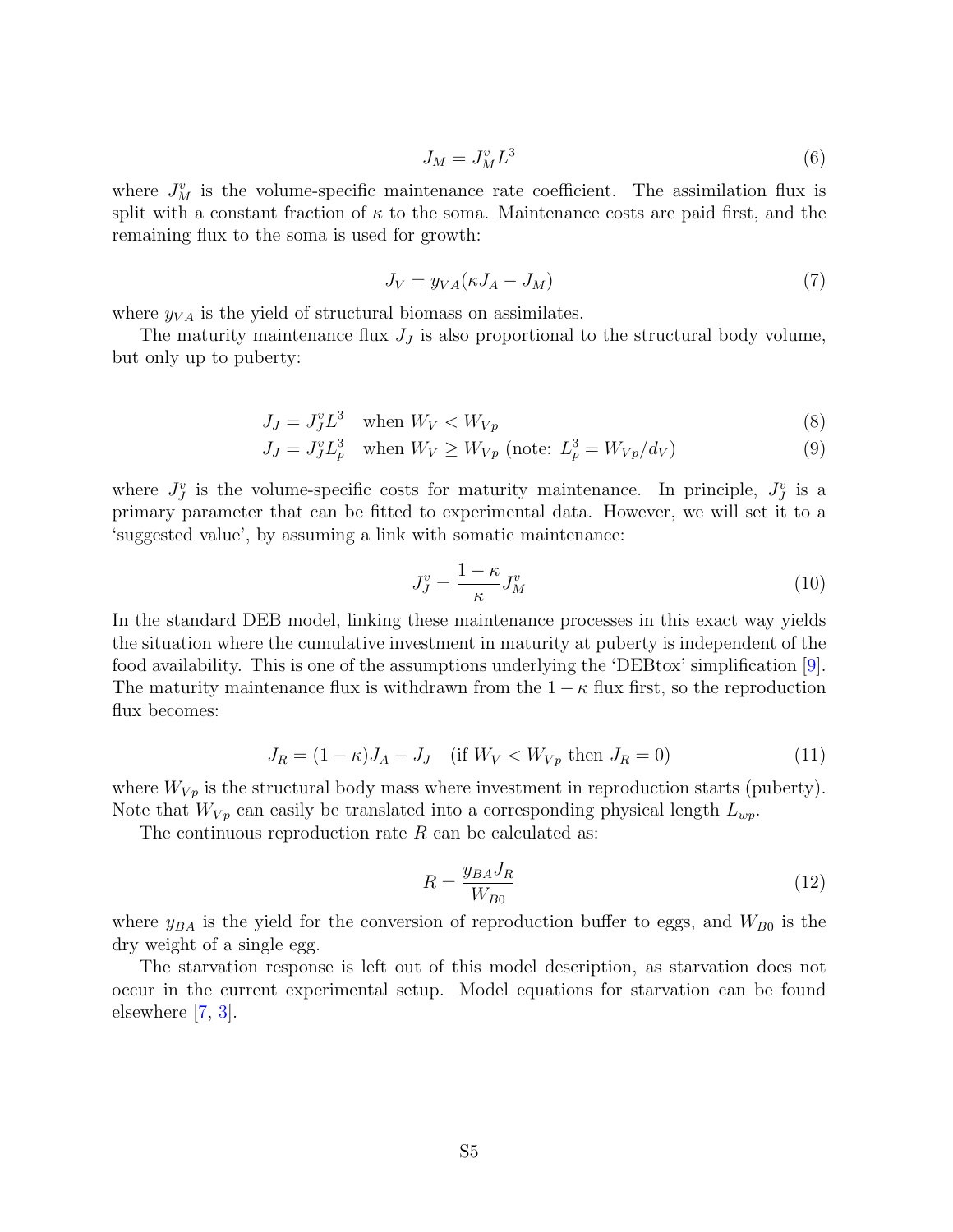#### <span id="page-5-0"></span>Deviating growth curves

Growth of nematodes regularly deviates from the von Bertalanffy pattern that is predicted by deb models under constant conditions. For bacterivorous nematodes, the most likely cause is that juveniles cannot feed efficiently on the provided food (bacteria) [\[10\]](#page-16-5). Following [\[6\]](#page-16-6), we can take a stress factor on the apparent food availability as hyperbolic function of body weight:

<span id="page-5-3"></span>
$$
f = f_0 s_f \quad \text{with} \quad s_f = \left(1 + \frac{W_{Vf}}{W_V}\right)^{-1} \tag{13}
$$

where  $f_0$  is the food level experienced by the fully-grown adults.

|            | Symbol Explanation                           |             | Dimension Sugg. value |
|------------|----------------------------------------------|-------------|-----------------------|
| $c_A$      | Addition to the concentration in water phase | $m_a/l_e^3$ |                       |
| $c_d$      | Dissolved concentration in water phase       | $m_q/l_e^3$ |                       |
| $c_V$      | Scaled concentration in structure            | $m_q/l_e^3$ |                       |
| $k_e$      | Elimination rate constant                    | 1/t         |                       |
| $k_e^\ast$ | Reference elimination rate constant          | 1/t         |                       |
| $P_{RV}$   | Partition coeff. repro buffer-structure      | $m/m_a$     |                       |

#### <span id="page-5-1"></span>Adding toxicokinetics

Table S2: Explanation of additional symbols, with dimensions given in mass (m for body dwt.,  $m_a$  for assimilates dwt., and  $m_a$  for chemical mass), length ( $l_e$  for environment, l for organism), time  $(t)$ .

The simplest model for toxicokinetics (TK) is the first-order one-compartment model, where the entire organism is seen as a well-mixed homogeneous compartment. In the absence of a (considerable) reproduction buffer, we can use the following equation for the scaled  $(c_V)$  internal concentration in a growing organism (see [\[9\]](#page-16-4)):

$$
\frac{d}{dt}c_V = k_e^* \frac{L_m}{L}(c_d - c_V) - \frac{c_V}{W_V} \frac{d}{dt}W_V
$$
\n(14)

where  $c_d$  is the dissolved concentration in water,<sup>[1](#page-5-2)</sup> and  $k_e^*$  is the reference elimination rate constant at maximum size in the control  $(L_m = \kappa J_{Am}^a / J_M^v)$ . The elimination rate scales with a surface: volume and thus inversely with a length measure (as long as growth is isomorphic). The last term in the equation deals with growth dilution (and increase of the concentration when shrinking). Note that  $c_V(\infty) = c_d$ .

We assume that chemical exchange mainly relates to the feeding process (which is supported by [\[5\]](#page-16-7)), and therefore, we apply the same size-dependent stress factor as in Eq. [13](#page-5-3) to the elimination rate:

<span id="page-5-2"></span><sup>&</sup>lt;sup>1</sup>In practice, we replace  $c_d$  with the nominal concentration in agar. This does not make a difference as long as the dissolved concentration is proportional to the nominal one. However, it should be note that all paramaters with chemical mass in their dimensions relate to nominal concentrations.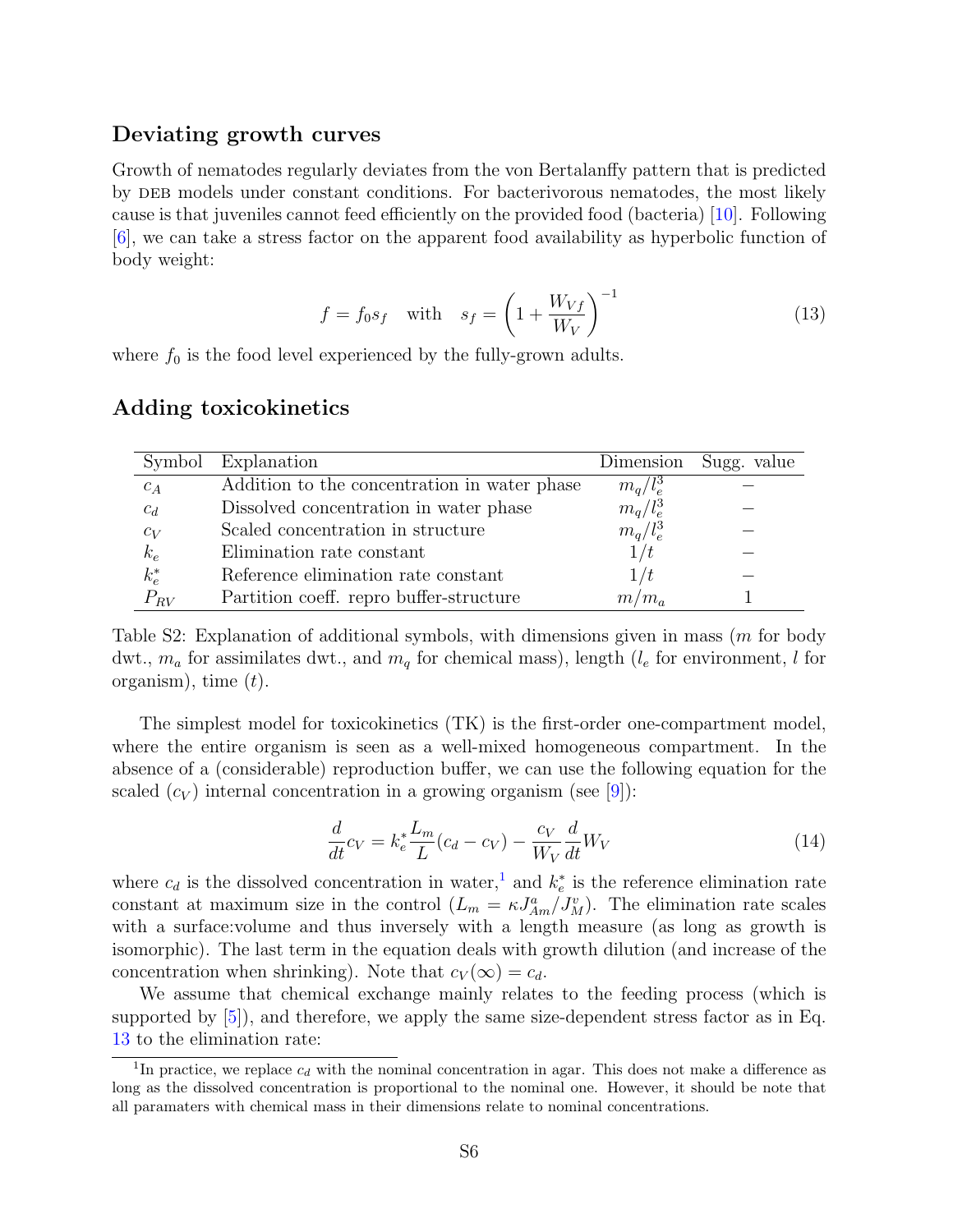$$
k_e^* = s_f k_{e0}^* \tag{15}
$$

where  $k_{e0}^*$  is the reference elimination rate in the absence of food limitation. This same factor was also applied in previous DEB-based analyses for nematodes, and improves the fit to effects in the initial part of the growth curve.

Chemical losses due to reproduction can easily be included in the model, when we assume that the concentration in the egg at egg laying is in equilibrium with the internal concentration of the mother. The chemical's affinity for the egg material is not necessarily the same as that for the adult tissues. Therefore, it is practical to introduce a partition coefficient between the egg material and the structure of the mother,  $P_{RV}$ . In practice, the value for  $P_{RV}$  will be unknown (it would require measurements of residues in mother and eggs), but we can depart from an equal affinity, and thus set  $P_{RV} = 1$ .

When we can consider reproduction to be continuous, for adults there will be a continuous flux of chemical out of the body with eggs. This flux can be subtracted from the changes in concentration as follows:

$$
\frac{d}{dt}c_V = k_e^* \frac{L_m}{L}(c_d - c_V) - \frac{c_V}{W_V} \frac{d}{dt}W_V - \frac{W_{B0}R}{W_V} P_{RV} c_V
$$
\n(16)

For cadmium, the pattern of effects over the doses could not be captured by the standard toxicokinetics assumptions. Instead, we assumed an addition to the external concentration as follows:

$$
c_d = c_{d0} + c_A \tag{17}
$$

where  $c_A$  is a constant addition to the concentration, and  $c_{d0}$  is the nominal cadmium concentration.

We did not attempt to model toxicokinetics in the egg. Instead, we assumed instantaneous steady state for fluoranthene  $(c_V = c_d)$  and no uptake for cadmium  $(c_V = 0)$ , which is reasonable given the estimates for the elimination rate for both compounds.

#### <span id="page-6-0"></span>Toxicant effects

|                | Symbol Explanation                               |             | Dimension Sugg. value |
|----------------|--------------------------------------------------|-------------|-----------------------|
| c <sub>0</sub> | Scaled no-effect concentration metabolic effects | $m_a/l_e^3$ |                       |
| $c_T$          | Tolerance concentration metabolic effects        | $m_q/l_e^3$ |                       |
|                | Stress factor for metabolic effects              |             |                       |

Table S3: Explanation of additional symbols, with dimensions given in mass  $(m_q \text{ for }$  chemical mass), length  $(l_e$  for environment), time  $(t)$ .

The internal concentration can be linked to any of the primary parameters of the model (see [\[9,](#page-16-4) [8\]](#page-16-8)). The affected parameter(s) is called the metabolic mode of action, or mMoA (see [\[2\]](#page-16-9)). Following [\[11\]](#page-16-10), we can use a linear-with threshold relationship for the dimensionless stress level on a parameter (in the control,  $s = 0$ ):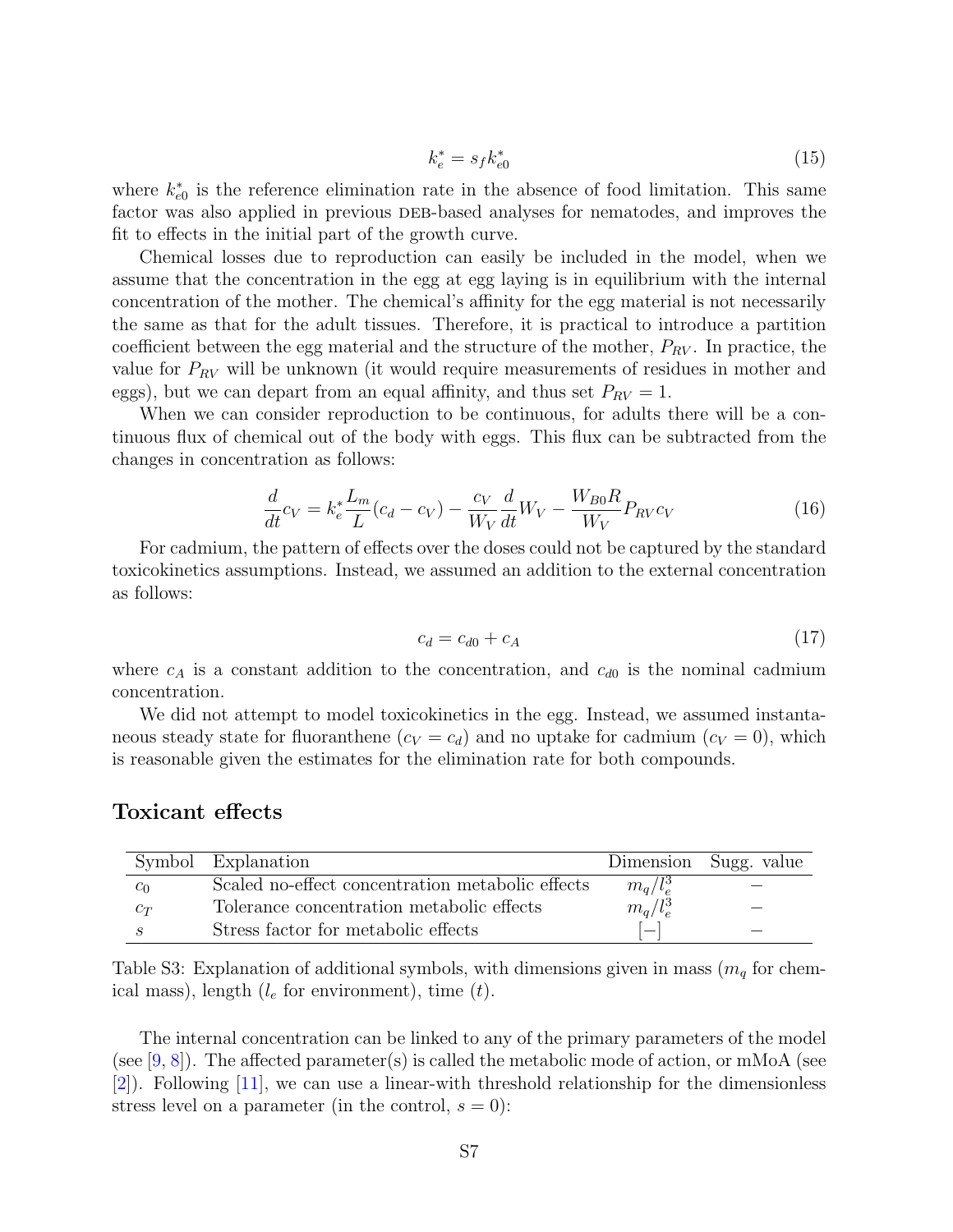$$
s = \frac{1}{c_T} \max(0, c_V - c_0)
$$
 (18)

Here, the dose metric is the scaled internal concentration in structure  $c_V$ . The threshold or no-effect concentration is represented by  $c_0$ ; below this NEC, the stress level will be zero. The proportionality  $c<sub>T</sub>$  is called the 'tolerance' concentration. Stress can increase or decrease the value of a parameter  $p$  like so:

$$
p \to p(1+s) \quad \text{or} \quad p \to p \max(0, 1-s) \tag{19}
$$

For some parameters there is room for discussion. Take the yield coefficient for structure on assimilates  $y_{VA}$ . A decrease in the yield can be implemented as  $y_{VA}(1-s)$ . But, if we interpret the effect as an increase in the overhead costs for growth, we should take  $y_{VA}/(1 + s)$ . It all depends on our interpretation of the affected process. In the past, effects on yields have been implemented as an increase in the overheads [\[11,](#page-16-10) [8,](#page-16-8) [9\]](#page-16-4).

Here, we selected an effect of cadmium on the scaled functional response as follows (the superscript zero denotes the value in the control), as this stress function provided the best explanation of the effect patterns:

<span id="page-7-0"></span>
$$
f = \frac{f_0}{1+s} \tag{20}
$$

This mode of action leaves open the possibility that the decrease in assimilation is caused by a decrease of the feeding rate (e.g., an increase in the handling time of food items) or a decrease of the assimilation efficiency (e.g., an increase in the overhead costs for assimilation).

For fluoranthene, we used a combination of effects on the costs for growth and the costs for reproduction (it should be noted that the stress factor s for fluoranthene is different from that of cadmium, as it depends on the specific internal concentration for each chemical):

<span id="page-7-1"></span>
$$
y_{VA} = \frac{y_{VA}}{1+s} \quad \text{and} \quad y_{BA} = \frac{y_{BA}}{1+s} \tag{21}
$$

In the mixture, all stress factors in Equations [20](#page-7-0) and [21](#page-7-1) are combined and are applied simultaneously in the same individual. The stress for each chemical is of course calculated from its own specific scaled internal concentration  $c_V$ , and its own toxicodynamic parameters  $c_0$  and  $c_T$ .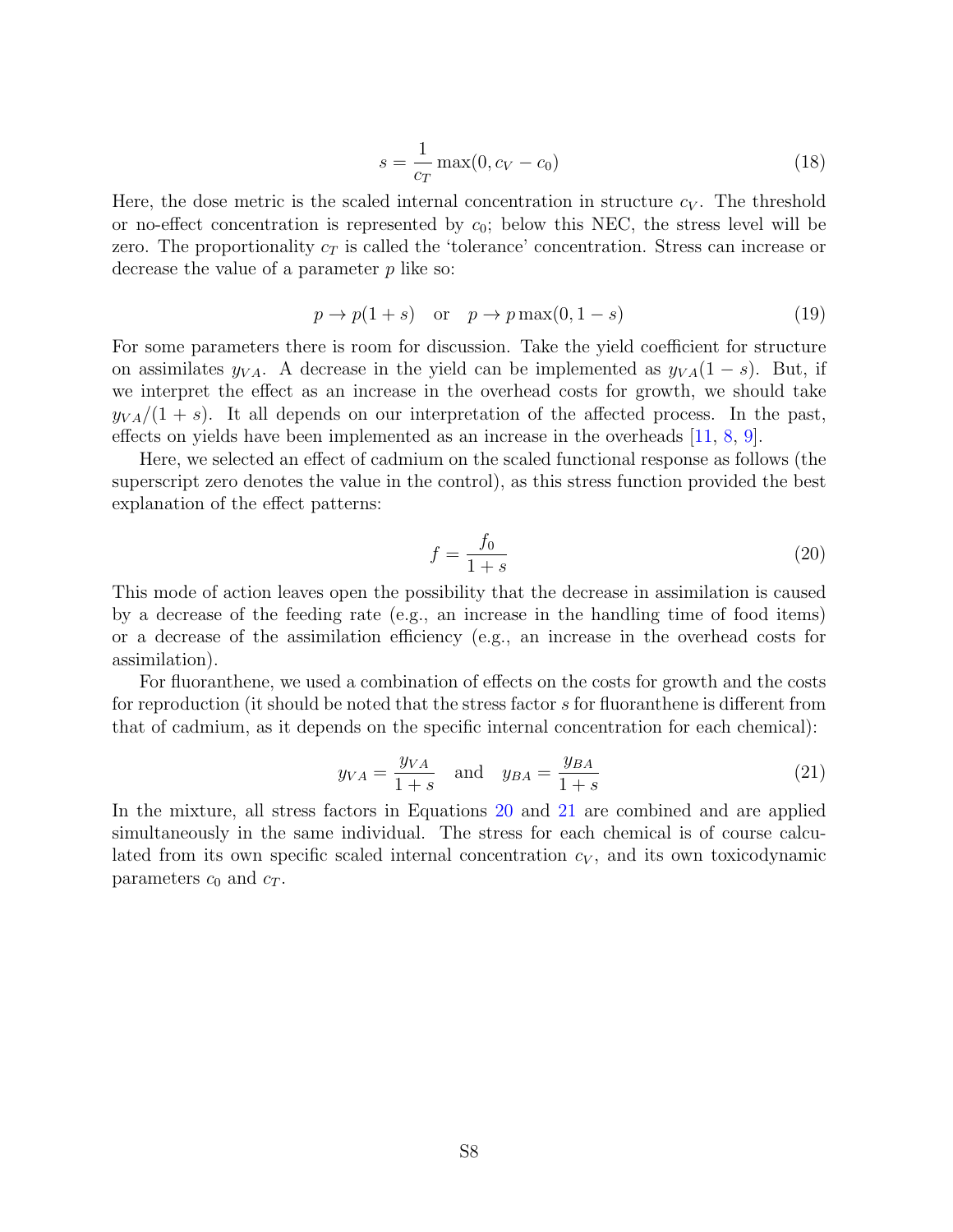### <span id="page-8-0"></span>Combining solvent and blank for fluoranthene

For fluoranthene, we decided to combine both controls as they yield very similar data for growth and reproduction. We can compare the fit with all parameters different between the two controls (see Fig. [S2\)](#page-8-1) to the fit where all parameters are forced to take the same value. The resulting log-likelihood values are -141.95 and -142.65. The difference in loglikelihood is thus less than 1, whereas it would be significant only at half of the critical value for a  $\chi^2$ -distribution with six degrees of freedom:  $12.6/2 = 6.3$  (the difference in the number of fitted parameters is the degrees of freedom). Even if we could get the same improved goodness-of-fit using one parameter difference between the two sets, it would still not be a significant improvement (with one parameter different between two fits, the critical difference in log likelihood would still need to be 1.9). Therefore, there is no reason<br>to treat the blank and the solvent control as different to treat the blank and the solvent control as different.



<span id="page-8-1"></span>different between the two data sets. Figure S2: Fit to the blank and solvent control for fluoranthene, with all parameters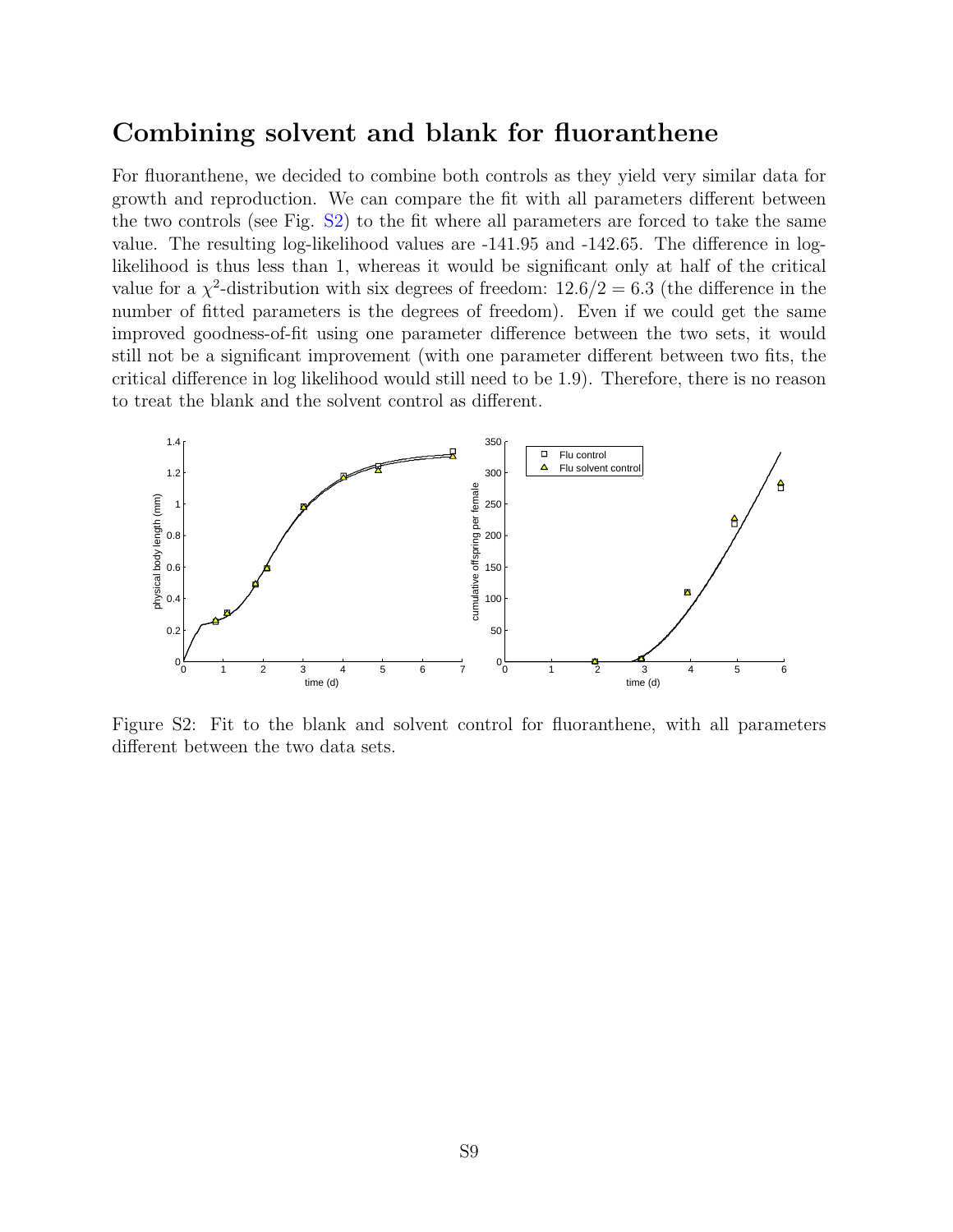### <span id="page-9-0"></span>Additional analysis for cadmium

For cadmium, we can also perform an analysis in line with the earlier work [\[1,](#page-16-11) [15\]](#page-16-12). This means that there is no addition to the external concentration  $(c_A = 0)$ , but a no-effect threshold and a saturation on the uptake rate (which is included as a modification of the external concentration  $c_d$ ):

$$
c_d = \frac{c_d c_{dK}}{c_d + c_{dK}}\tag{22}
$$

where  $c_{dK}$  is a half-saturation constant. Furthermore, the effect on the feeding proces was implemented in a different manner as in the current study:

$$
f = f_0 \max(0, 1 - s) \tag{23}
$$

The fit is shown in Figure [S3](#page-9-1) and the parameter estimates in Table [S4.](#page-9-2)



<span id="page-9-1"></span>Figure S3: Fit for the effects of cadmium, assuming standard effects on assimilation with saturation.

|          | Symbol Explanation                        | Unit | Value                                                       |
|----------|-------------------------------------------|------|-------------------------------------------------------------|
| $c_0$    | Scaled no-effect concentration            |      | $mg/L$ 8.7 10 <sup>-5</sup> (7.6 10 <sup>-5</sup> - 0.0135) |
| $c_{dK}$ | Half-saturation concentration             | mg/L | $0.56$ $(0.39 - 0.76)$                                      |
| $c_T$    | Tolerance concentration metabolic effects | mg/L | $0.0038$ $(0.0025 - 0.36)$                                  |
| $k_e$    | elimination rate constant                 | 1/d  | $0.0010$ $(0.0010 - 0.14)$                                  |

<span id="page-9-2"></span>Table S4: Parameter estimates (with 95% confidence interval) for the additional fit for cadmium. Note that the lower bound of  $k_e$  is set to 0.0010  $\mathrm{d}^{-1}$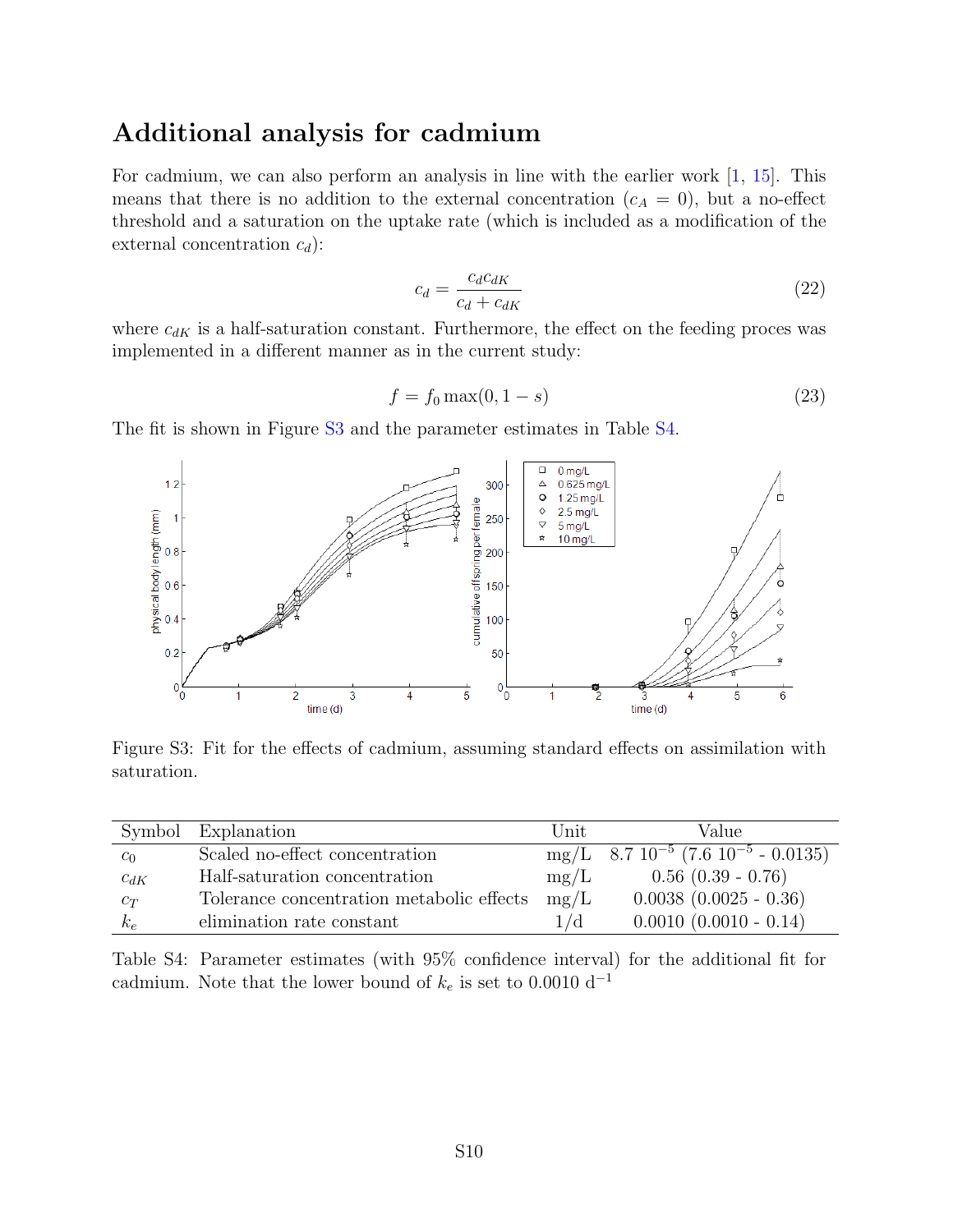# <span id="page-10-0"></span>Profile likelihood FA

The profile likelihood for the no-effect concentration of fluoranthene (in single exposure) shows a pattern that suggests numerical problems. An interval of 0-0.006 mg/L may therefore be more realistic.



Figure S4: Profile likelihood for  $c_0$  of FA. Circle indicates the best fit. Dotted horizontal line indicates the threshold for 95% confidence.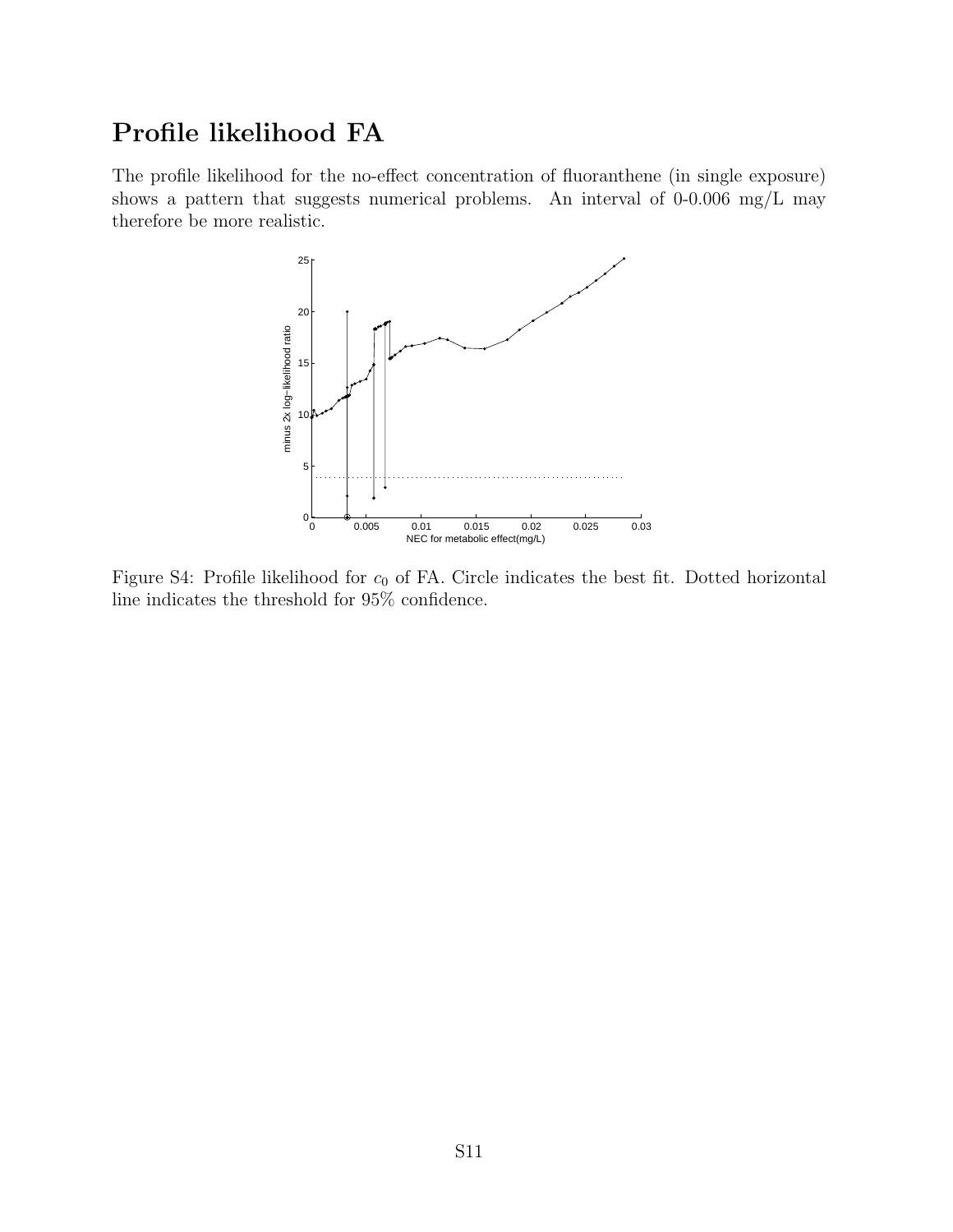### <span id="page-11-0"></span>Mixture fits with DEBkiss

We can fit the model parameters on all data simultaneously; thus both single experiments and the mixture experiment. The basic fit would be the one where each chemical has the same parameter set both in the single exposure as in the mixture (complete independence). This requires fitting 6 parameters and leads to a log-likelihood of -5793.05.

We can compare this value to a fit where we allow some parameters to differ in the mixed exposure. For example, we can assume that the elimination rates will be different in the mixture (i.e., the chemicals interact on their toxicokinetics). This requires two more parameters and yields a log-likelihood of -5742.32 (Fit 2, displayed in Fig. [S5\)](#page-12-0). This is a difference in log-likelihood of 51. To check its significance, we need to compare this difference to half of the critical value for a  $\chi^2$ -distribution with two degrees of freedom:  $5.99/2 = 3.0$  (the difference in the number of fitted parameters is the degrees of freedom). Clearly, the fit is significantly improved by allowing different values for the elimination rate in the mixture than for the single exposures. In this case, assuming only the  $k_e$  of FA to differ in the mixture yields a log-likelihood of -5742.65, which implies that leaving the  $k_e$ for Cd free too does not add anything to the goodness of fit.

In Fit 3, a different value for the tolerance concentration  $c_T$  is allowed in the mixture. This is a significant improvement compared to Fit 1, but not so spectacular as for Fit 2.

| Symbol         | Fit 1                        | Fit 2                                           | Fit 3             |
|----------------|------------------------------|-------------------------------------------------|-------------------|
| $c_A$ Cd       | $5.4(5.2-5.8)$               | 8.0                                             | 7.5               |
| $c_T$ Cd       | $0.18(0.17-0.19)$            | 0.74                                            | $0.15(0.11-0.17)$ |
| $k_e$ Cd       | $0.0019$ $(0.0015 - 0.0023)$ | $0.0067$ $(0.0060 - 0.0083)$                    | 0.0014            |
| $c_0$ FA       | $0.018(0.017-0.018)$         | 0.064                                           | 0.032             |
| $c_T$ FA       | $2.5(2.5-2.5)$               | 2.2                                             | $2.4(2.3-2.4)$    |
| $k_e$ FA       | $42(13-56)$                  | $100(37-100)$                                   | 72                |
| $k_e$ Cd (mix) |                              | $\overline{0.0065}$ $\overline{(0.0030-0.010)}$ |                   |
| $k_e$ FA (mix) |                              | $1.6(1.2-2.6)$                                  |                   |
| $c_T$ Cd (mix) |                              |                                                 | $0.18(0.18-0.21)$ |
| $c_T$ FA (mix) |                              |                                                 | $2.5(2.5-2.5)$    |
| loglik         | $-5793.05$                   | $-5742.32$                                      | $-5780.80$        |

Table S5: Parameter estimates for the fits to all data simultaneously (single and mixed exposures). Note that the lower bound of  $k_e$  is set to 0.0010 d<sup>-1</sup> and the upper bound to 100. Values in parentheses are 95% confidence intervals (not calculated for all parameters). Fit 1 is for all toxicological parameters the same in the mixture and in the single exposures, in Fit 2,  $k_e$  is allowed to differ in the mixture, and in Fit 3,  $c_T$  is allowed to differ. For each fit, the log-likelihood is given; a higher (less negative) value thus means a better fit. Fit 2 and Fit 3 are significantly better than Fit 1 in a likelihood ratio test.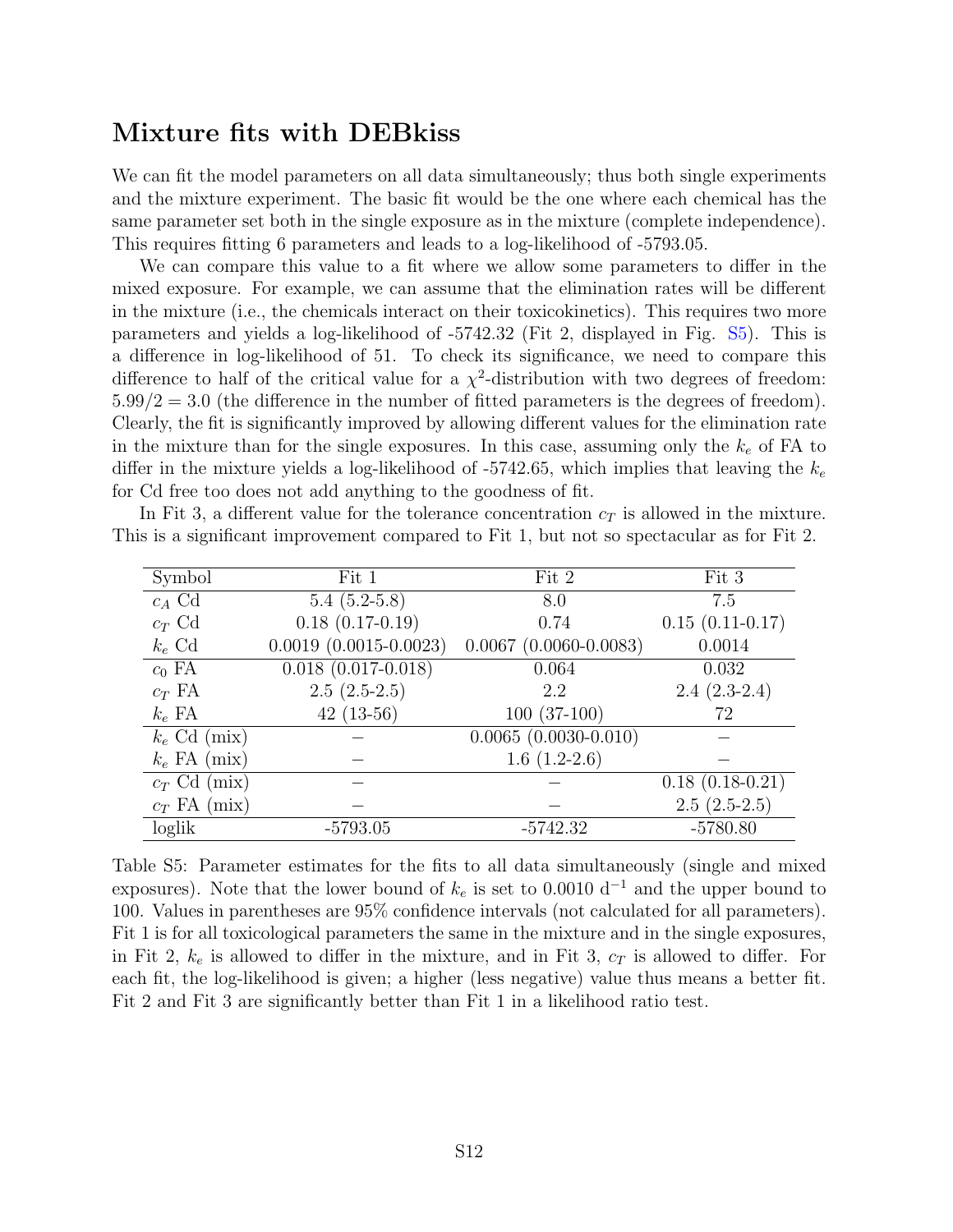

<span id="page-12-0"></span>Figure S5: Fit to all data for single compounds and mixtures simultaneously, allowing a different value of the elimination rates in the mixed exposure (Fit 2).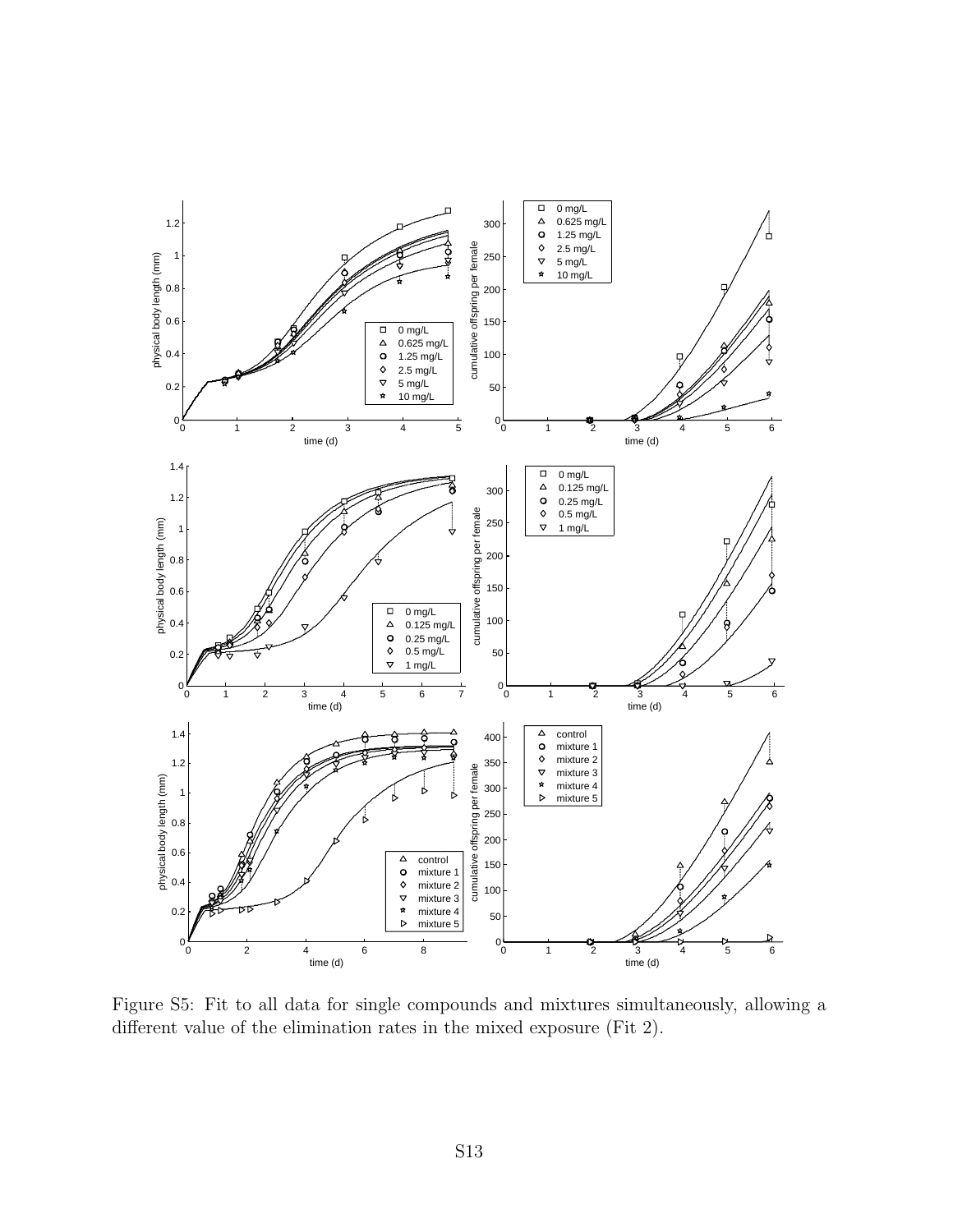#### <span id="page-13-0"></span>Mixture analysis based on dose-response curves

Data on body length and cumulative reproduction normalised to the control were described by a classical two parameter log logistic concentration-response model:

$$
R = \frac{1}{1 + \left(\frac{x}{EC50}\right)^b} \tag{24}
$$

Where x is the concentration in agar,  $EC50$  is the concentration giving a 50% decrease in the response, and  $b$  is proportional to the slope of the dose-response curve around  $x = EC50$ . Based on the curve parameters for the individual compounds the response of the mixture was predicted under the assumption of Independent Action [\[13,](#page-16-13) [4\]](#page-16-14):

$$
R_{mix} = R_{Cd} R_{FA} \tag{25}
$$

Where  $R_{mix}$  denotes the normalized response of the mixture  $(0 < R_{mix} < 1)$  based on the product of the normalized responses of the individual compounds at the concentrations present in the mixture. The IA prediction was then described by a concentration response curve, and significance of deviations of the observed mixture data from the predicted was tested. This was done by comparing a joint fit of all three dose-response models (Cd, FA and the mixture) with a fit of all three curves with the mixture EC50 and b parameter fixed to those of the IA prediction with a Lack-of-fit F-test (see Table [S6\)](#page-14-0).

It should be noted that an IA prediction will never precisely fit a log-logistic model, as the product of two logistic models does not yield a logistic model. But since the approximation is close (see Figure [S6\)](#page-14-1), we chose to test for significance in this way, as it is similar to the way significance of interaction for the DEBkiss model is tested.

We performed this analysis for two time points, 4 and 6 days post-synchronisation. The size measurements for the single Cd experiment, however, did not continue for 6 days, so for Cd-growth  $t = 5$  days was used as proxy (which is acceptable as the effects change little from day 4 to day 5).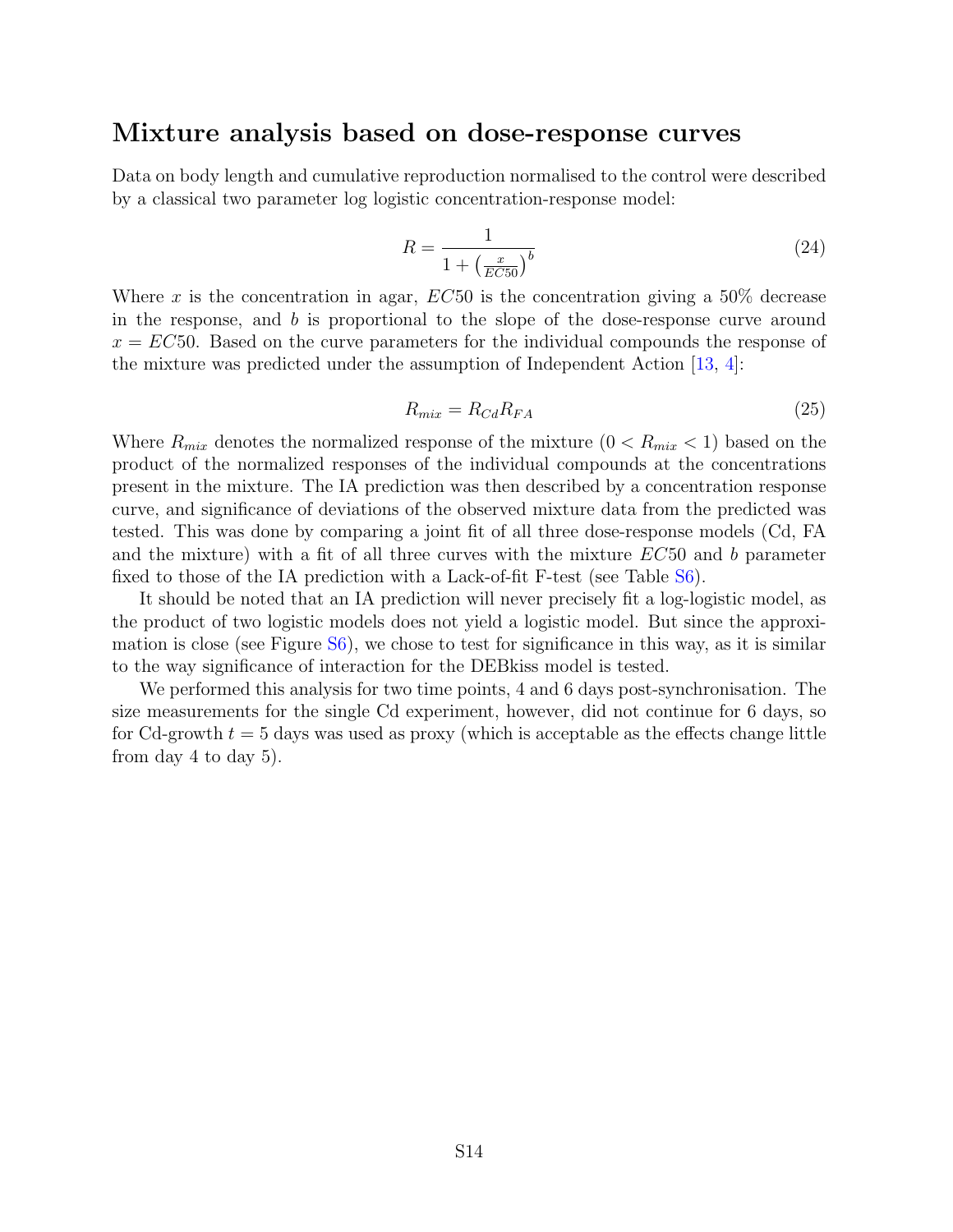| Day     | Endpoint | Curve          | EC50              | b                                 | $\mathcal{P}$      |
|---------|----------|----------------|-------------------|-----------------------------------|--------------------|
| Day $4$ | Length   | $\rm Cd$       | $85$ (-180-351)   | $0.39(0.02-0.78)$                 |                    |
|         |          | FA             | $1.35(0.30-2.40)$ | $0.71(0.25-1.18)$                 |                    |
|         |          | CdFA           | $2.01(1.73-2.29)$ | $3.70(1.98-5.42)$                 |                    |
|         |          | IA             | 1.79              | 1.69                              | $6 \cdot 10^{-5}$  |
|         | Repro    | C <sub>d</sub> | $1.21(0.92-1.52)$ | $0.87(0.65-1.08)$                 |                    |
|         |          | FA             | $0.20(0.17-0.24)$ | $1.56(1.17-1.95)$                 |                    |
|         |          | CdFA           | $0.41(0.34-0.48)$ | $1.29(1.01-1.57)$                 |                    |
|         |          | IA             | 0.29              | 1.46                              | $6 \cdot 10^{-8}$  |
| Day $6$ | Length   | Cd             | $131 (-31-293)$   | $\overline{0.31}$ $(0.21 - 0.41)$ |                    |
|         |          | FA             | $1.44(1.15-1.73)$ | $1.84(1.19-2.48)$                 |                    |
|         |          | CdFA           | $3.43(2.87-3.99)$ | $1.70(1.18-2.23)$                 |                    |
|         |          | IA             | 0.28              | 1.46                              | $3 \cdot 10^{-50}$ |
|         | Repro    | C <sub>d</sub> | $1.46(1.18-1.74)$ | $0.77(0.62-0.93)$                 |                    |
|         |          | FA             | $0.49(0.43-0.56)$ | $1.35(1.05-1.65)$                 |                    |
|         |          | CdFA           | $0.95(0.82-1.07)$ | $1.22(1.01-1.44)$                 |                    |
|         |          | IA             | 0.65              | 1.36                              | $8 \cdot 10^{-6}$  |

<span id="page-14-0"></span>Table S6: Parameter estimates from the concentration-response curves from day 4 and day 6 including their 95% confidence intervals  $(1.96 \times \text{ s.e.})$ , and the results of the Lack-of-fit If the intervals the free fit of the mixture results to the IA-prediction.



<span id="page-14-1"></span>Figure S6: The IA prediction for relative nematode length and cumulative reproduction at day four based on the individual chemical concentration-response curves. The dots give the prediction values, the curve the log-logistic fit to the prediction used for the significance test.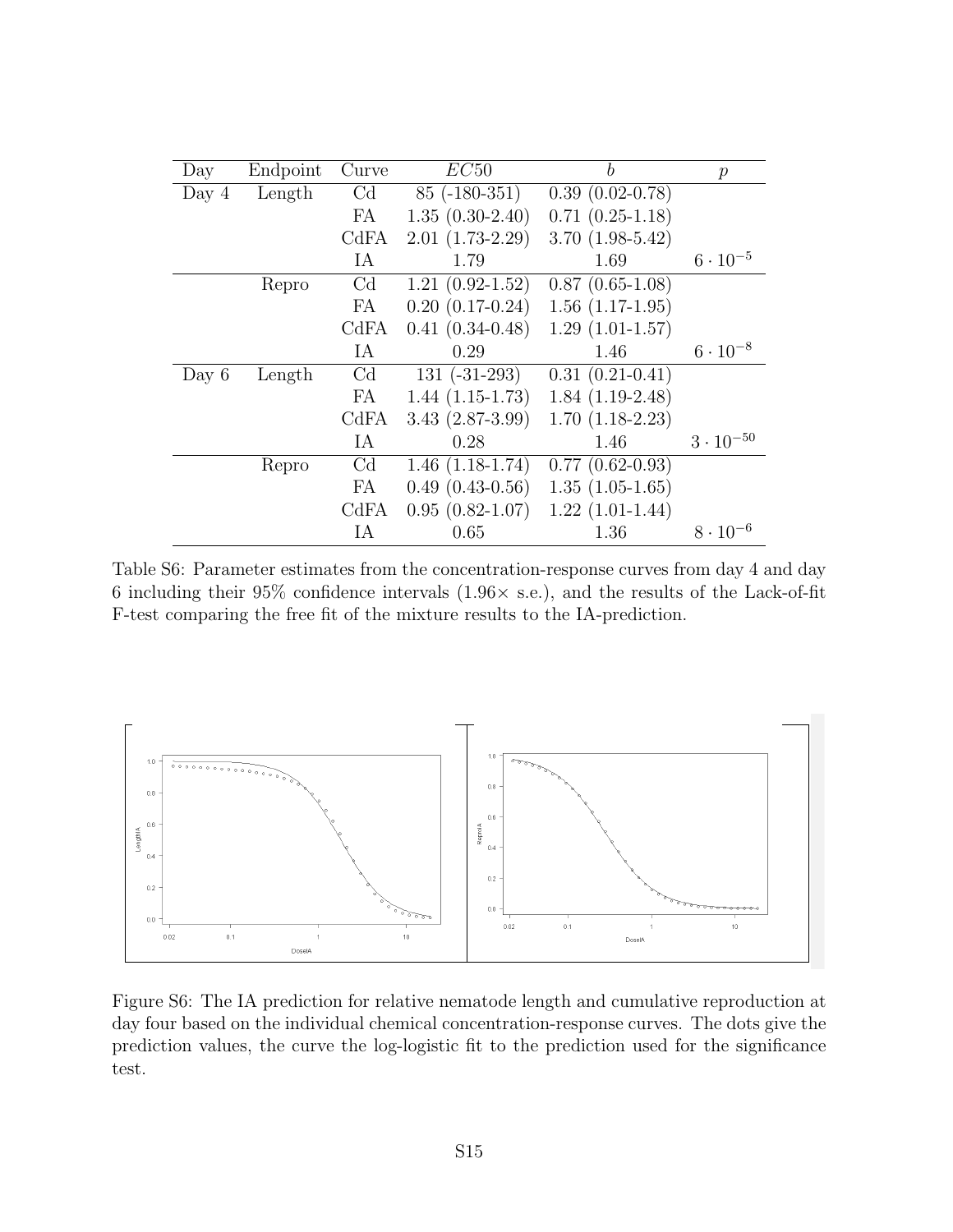# <span id="page-15-0"></span>Size measurements for nematodes

The volume of the nematode was calculated by approximating the body as a cylinder with as width the average of the width taken at 7 points along the body length.



<span id="page-15-1"></span>Figure S7: Measurements of length and width for nematodes.